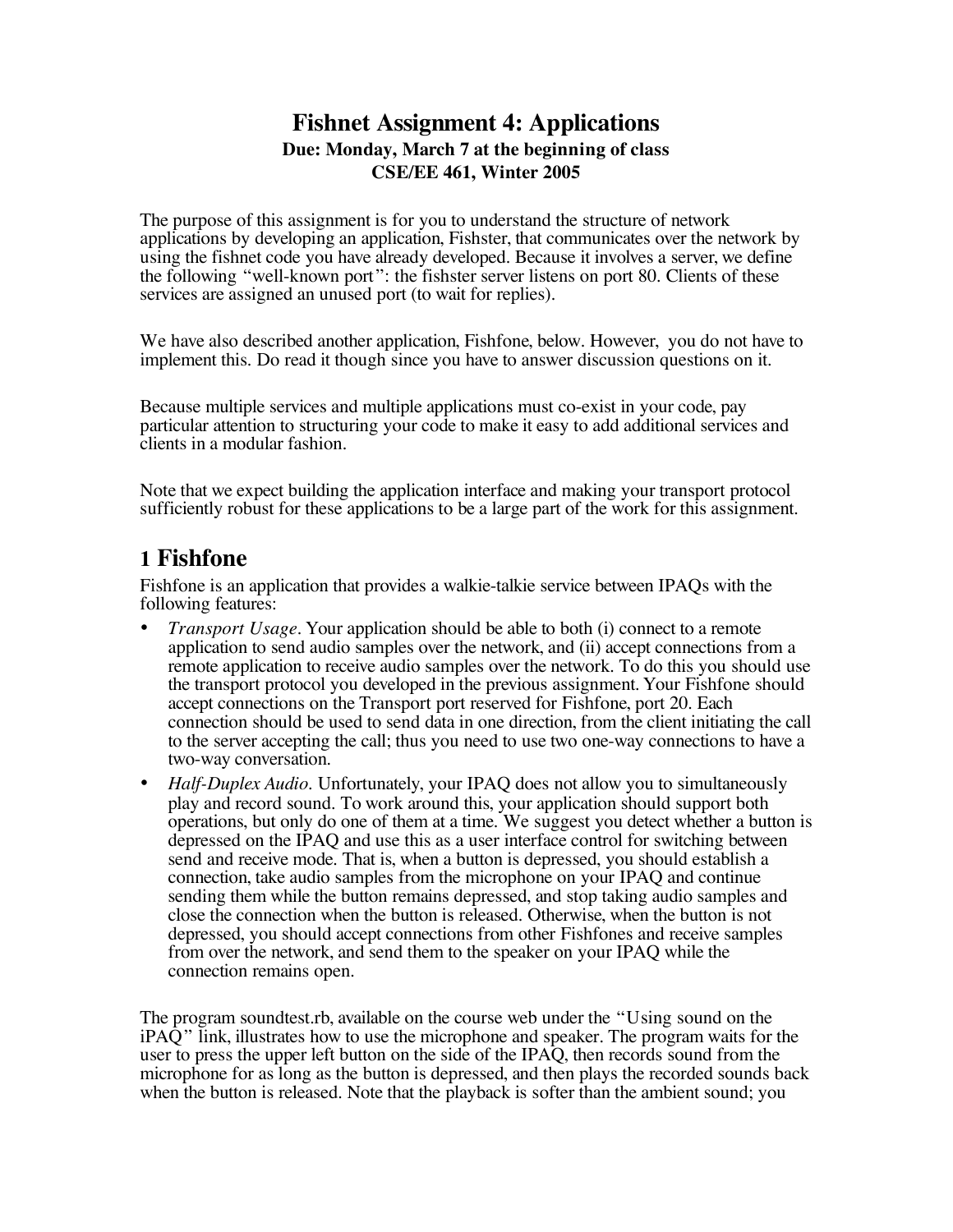need to speak clearly into the IPAQ to hear anything played back. Note that, unlike previous assignments, you cannot run and test your code in a simulated or emulated Fishnet because the development environment does not have the same microphone and speaker devices as the IPAQs.

When you are finished, you should be able to call up your classmates on your Fishfone and talk to them (e.g., even when the data must be relayed across multiple IPAQs to reach the destination in the next room).

#### **2 Fishster**

In this assignment you have to design and implement Fishster, a way of sharing files with your classmates. As file sharing was the original motivation behind the Web, we build Fishster using web protocols as a key building block. You will need to build:

- *Simple Web server*. Your server should accept connections on the Transport port reserved for Fishster, port 80. For each arriving connection, it decodes the request using HTTP (see Peterson, Chapter 9.2.2).
	- o Note that standard HTTP is implemented on TCP, which uses bidirectional connections, while our Fishnet transport protocol provides only unidirectional connections. To account, for this, we will add a new request header of the form "Response-Port: 7". The client uses this header to indicate the port it will use to listen for responses (e.g., port 7). Similarly, HTTP responses should echo the name of the requested file in a header such as "Location: index".
	- o You should only support the very simplest form of "GET" requests, as in "GET index http/1.0<CRLF>Response-Port: 7". The server then establishes another connection in the opposite direction, and if the file exists in the node's "www" directory, sends the file to the other side, again using HTTP. Use only the simplest reply format, e.g., "HTTP/1.0 202 Accepted<CRLF>Location: index<CRLF>Length 20<CRLF><file contents>", or "HTTP/1.0 404 Not Found<CRLF>Location: index<CRLF>" if the file doesn't exist. Note: CRLF stands for Carriage-Return and Line Feed. Also the '<' brackets aren't included. The Length field gives the length of the file contents in bytes.
- *Fishster client.* On the client side, the application should be able to connect to a remote web server running on a node at port 80. Instead of displaying the contents of the file (as in a normal web browser), your Fishster client downloads all content that it doesn't already have. The file "index", if it exists, contains a list of file names that the server is willing to share. Note that we are using HTTP/1.0, so that connections are terminated as soon as the file has been downloaded; another connection must be established to download additional files. To avoid having every file downloaded over every hop multiple times, the Fishster client should only connect to web servers that are within one hop of the client; provided the network stays up, all unique files will eventually end up on all nodes. (This means that as you find and download files, you need to add them to your "index" file.)

As a test case, set up the file "index" to point to a file named after your CSE login, and create a file of that name with contents of your choice (e.g., a random #).

# **3 Discussion Questions**

1. The Fishfone as described above uses many transport connections. A simpler design